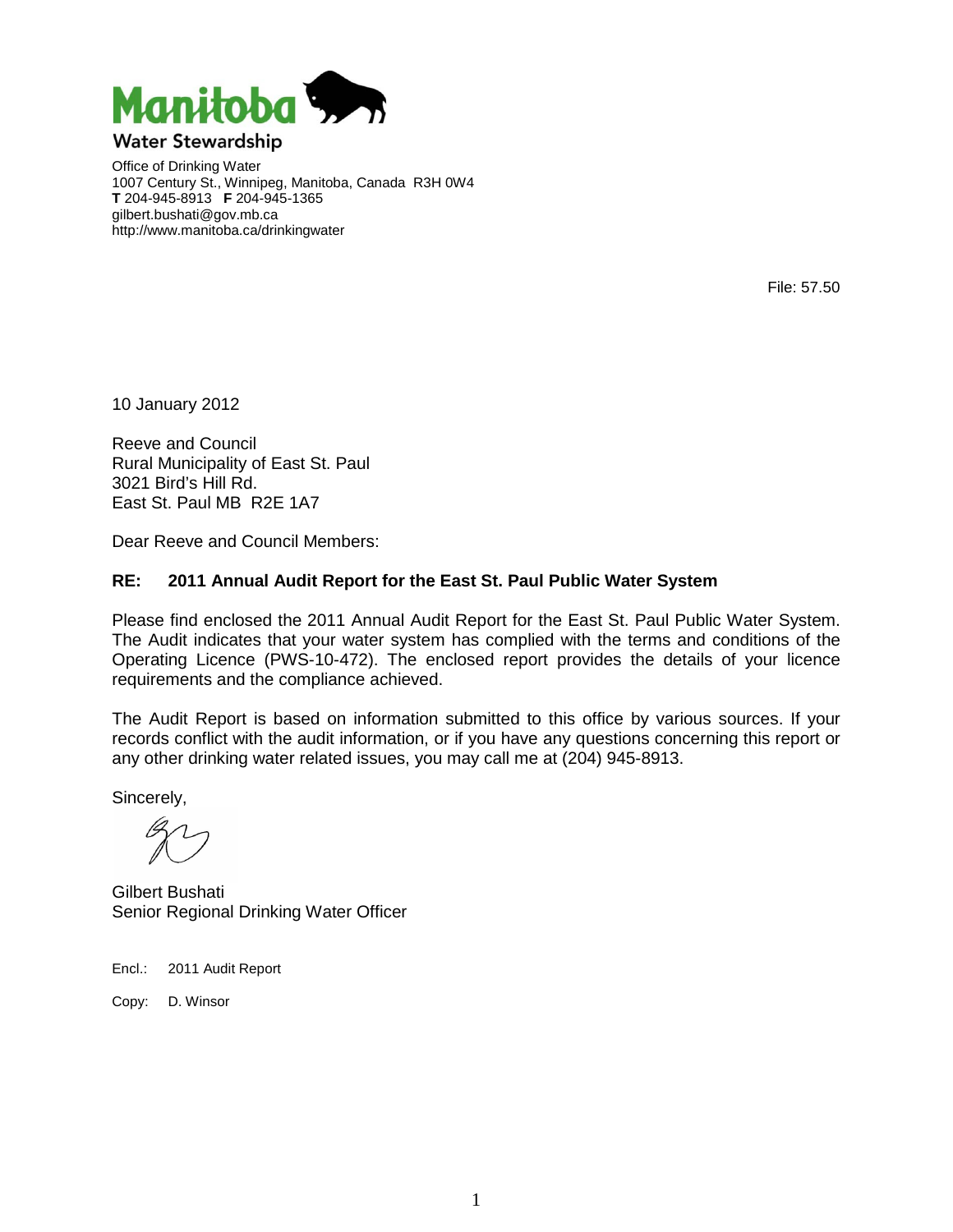| Mani                               | <b>Water Stewardship</b><br><b>Office of Drinking Water</b> |                | <b>Public Water System</b><br><b>Annual Audit Report</b> |  | <b>Reporting Year:</b><br>Date:<br>2012-01-09<br>2011 |  |  |
|------------------------------------|-------------------------------------------------------------|----------------|----------------------------------------------------------|--|-------------------------------------------------------|--|--|
| Water System:                      |                                                             | Code:          | Owner:                                                   |  | Operator in Charge:                                   |  |  |
| East St. Paul - PWS                |                                                             | 57.50          | RM of East St. Paul                                      |  | Don Winsor                                            |  |  |
| Address:                           |                                                             | Phone:         | <b>Owner Representative:</b>                             |  | <b>Operating Licence Number:</b>                      |  |  |
| 3021 Birds Hill Rd., East St. Paul |                                                             | (204) 668-8112 | Jerome Mauws                                             |  | PWS-10-472                                            |  |  |
|                                    |                                                             |                |                                                          |  |                                                       |  |  |
|                                    |                                                             |                |                                                          |  |                                                       |  |  |

ा

|                                                                                                                                  | <b>Water Quality Standards</b>                                                                                                          | Compliance<br>Percent      | <b>Action Forms</b><br>Corrective |  |  |  |
|----------------------------------------------------------------------------------------------------------------------------------|-----------------------------------------------------------------------------------------------------------------------------------------|----------------------------|-----------------------------------|--|--|--|
| <b>Bacterial</b>                                                                                                                 |                                                                                                                                         |                            |                                   |  |  |  |
| Total coliform and E. coli<br>bacteria (treated water)                                                                           | Less than one total coliform and E. coli bacteria detectable per 100mL in all<br>100%<br>treated water                                  |                            |                                   |  |  |  |
| Total coliform and E. coli<br>bacteria (distrib. water)                                                                          | Less than one total coliform and E. coli bacteria detectable per 100mL in all<br>distributed water                                      | 100%                       |                                   |  |  |  |
| <b>Comments:</b>                                                                                                                 |                                                                                                                                         |                            |                                   |  |  |  |
| <b>Disinfection</b>                                                                                                              |                                                                                                                                         |                            |                                   |  |  |  |
| Chlorine residual                                                                                                                | Free chlorine residual of at least 0.5 mg/L in water entering the distribution<br>system following a minimum contact time of 20 minutes |                            |                                   |  |  |  |
|                                                                                                                                  | Free chlorine residual of at least 0.1 mg/L at all times at any point in the water<br>distribution system                               | 100%                       |                                   |  |  |  |
| <b>Comments:</b>                                                                                                                 |                                                                                                                                         |                            |                                   |  |  |  |
| <b>Chemical</b>                                                                                                                  |                                                                                                                                         | Result (mg/L)              |                                   |  |  |  |
| Less than or equal to 0.01 mg/L<br>Arsenic                                                                                       |                                                                                                                                         | Below detect. <sup>1</sup> |                                   |  |  |  |
| Fluoride<br>Less than or equal to 1.5 mg/L                                                                                       |                                                                                                                                         | 0.119 <sup>1</sup>         |                                   |  |  |  |
| Less than or equal to 10 mg/L measured as nitrogen<br><b>Nitrate</b>                                                             |                                                                                                                                         | Below detect. <sup>1</sup> |                                   |  |  |  |
| Less than or equal to 0.02 mg/L<br>Uranium                                                                                       |                                                                                                                                         | 0.0018 <sup>1</sup>        |                                   |  |  |  |
| Less than or equal to 0.005 mg/L<br><b>Benzene</b>                                                                               |                                                                                                                                         |                            | Below detect. <sup>2</sup>        |  |  |  |
| Trichloroethylene<br>Less than or equal to 0.005 mg/L                                                                            |                                                                                                                                         | Below detect. <sup>2</sup> |                                   |  |  |  |
| Tetrachloroethylene                                                                                                              | Less than or equal to 0.03 mg/L                                                                                                         |                            | Below detect. <sup>2</sup>        |  |  |  |
| - Refers to treated water sample taken in Jan 2011<br><b>Comments:</b><br>$2 -$ Refers to treated water sample taken in Jan 2009 |                                                                                                                                         |                            |                                   |  |  |  |

| <b>Monitoring Requirements</b> |                                                                                                                                         |      |  |  |  |
|--------------------------------|-----------------------------------------------------------------------------------------------------------------------------------------|------|--|--|--|
| <b>Bacterial</b>               |                                                                                                                                         |      |  |  |  |
| Total coliform and E. coli     | Bi-weekly sampling program with each set of samples consisting of one raw, one treated,<br>and a minimum of one distribution sample(s). | 100% |  |  |  |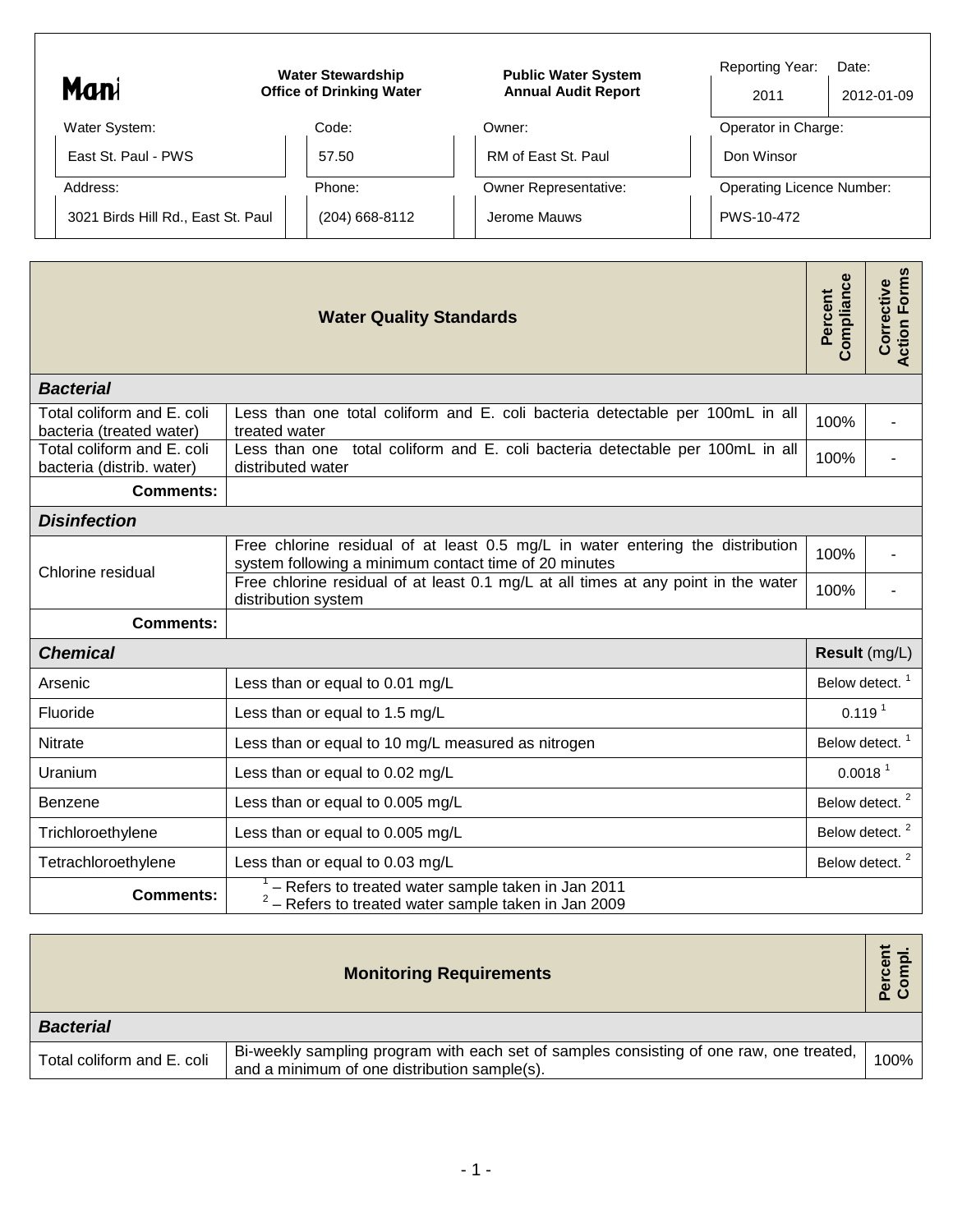| Mani                                                                                                                                   | <b>Water Stewardship</b><br><b>Office of Drinking Water</b>                                                       | <b>Public Water System</b><br><b>Annual Audit Report</b>                                                                                                                   | Reporting Year:<br>Date:<br>2011 | 2012-01-09 |
|----------------------------------------------------------------------------------------------------------------------------------------|-------------------------------------------------------------------------------------------------------------------|----------------------------------------------------------------------------------------------------------------------------------------------------------------------------|----------------------------------|------------|
| Water System:                                                                                                                          | Code:                                                                                                             | Owner:                                                                                                                                                                     | <b>Operating Licence Number:</b> |            |
| East St. Paul - PWS                                                                                                                    | 57.50                                                                                                             | RM of East St. Paul                                                                                                                                                        | PWS-10-472                       |            |
| <b>Comments:</b>                                                                                                                       |                                                                                                                   |                                                                                                                                                                            |                                  |            |
| <b>Disinfection</b>                                                                                                                    |                                                                                                                   |                                                                                                                                                                            |                                  |            |
| Free chlorine<br>(treated water)                                                                                                       | established by the Drinking Water Officer.                                                                        | Continuous sampling of water entering the distribution system following at least twenty<br>minutes of contact time. A confirmatory sample to be taken weekly at a location |                                  | 100%       |
| Free chlorine<br>(distribution system)                                                                                                 | At the same time and location(s) as bacteriological distribution system sampling                                  |                                                                                                                                                                            |                                  | 100%       |
| Total chlorine<br>(treated water)                                                                                                      | One sample per day of water entering the distribution system following at least twenty<br>minutes of contact time |                                                                                                                                                                            |                                  | 100%       |
| Total chlorine<br>(distribution system)                                                                                                |                                                                                                                   | At the same time and location(s) as bacteriological distribution system sampling                                                                                           |                                  |            |
| <b>Comments:</b>                                                                                                                       |                                                                                                                   |                                                                                                                                                                            |                                  |            |
| <b>Chemistry</b>                                                                                                                       |                                                                                                                   |                                                                                                                                                                            |                                  |            |
| General chemistry<br>(to include arsenic,<br>benzene, fluoride, nitrate,<br>trichloroethylene,<br>tetrachloroethylene, and<br>uranium) |                                                                                                                   | One raw and one treated water sample once every three years                                                                                                                |                                  | 100%       |
| <b>Comments:</b>                                                                                                                       |                                                                                                                   |                                                                                                                                                                            |                                  |            |

| <b>Reporting Requirements</b> |                                                                                                                                                                                                                                                                                                                                                        |      |  |  |  |  |
|-------------------------------|--------------------------------------------------------------------------------------------------------------------------------------------------------------------------------------------------------------------------------------------------------------------------------------------------------------------------------------------------------|------|--|--|--|--|
| <b>Disinfection</b>           | Submit original monthly disinfection report forms within seven days after the end of each<br>calendar month                                                                                                                                                                                                                                            | 100% |  |  |  |  |
| <b>Corrective Actions</b>     | Submit original corrective action report for minor exceedences as described in the most<br>recent version of the Office of Drinking Water "Operational Guidelines for Public and Semi-<br>public Water Systems", along with the monthly disinfection, or turbidity report form                                                                         | n/a  |  |  |  |  |
| Emergency                     | Immediately notify the Office of Drinking Water of any condition that may affect the ability<br>of the water system to produce or deliver safe drinking water including treatment upsets or<br>bypass conditions, contamination of the source water or treated water, a filtration or<br>disinfection system failure, or a distribution system failure | n/a  |  |  |  |  |
| Comments:                     |                                                                                                                                                                                                                                                                                                                                                        |      |  |  |  |  |

| <b>Other Regulatory Requirements</b> |                 |  |  |  |  |
|--------------------------------------|-----------------|--|--|--|--|
| <b>Engineering Assessment</b>        |                 |  |  |  |  |
| Due Date                             | 3 January 2011  |  |  |  |  |
| Date Received                        | 31 January 2011 |  |  |  |  |